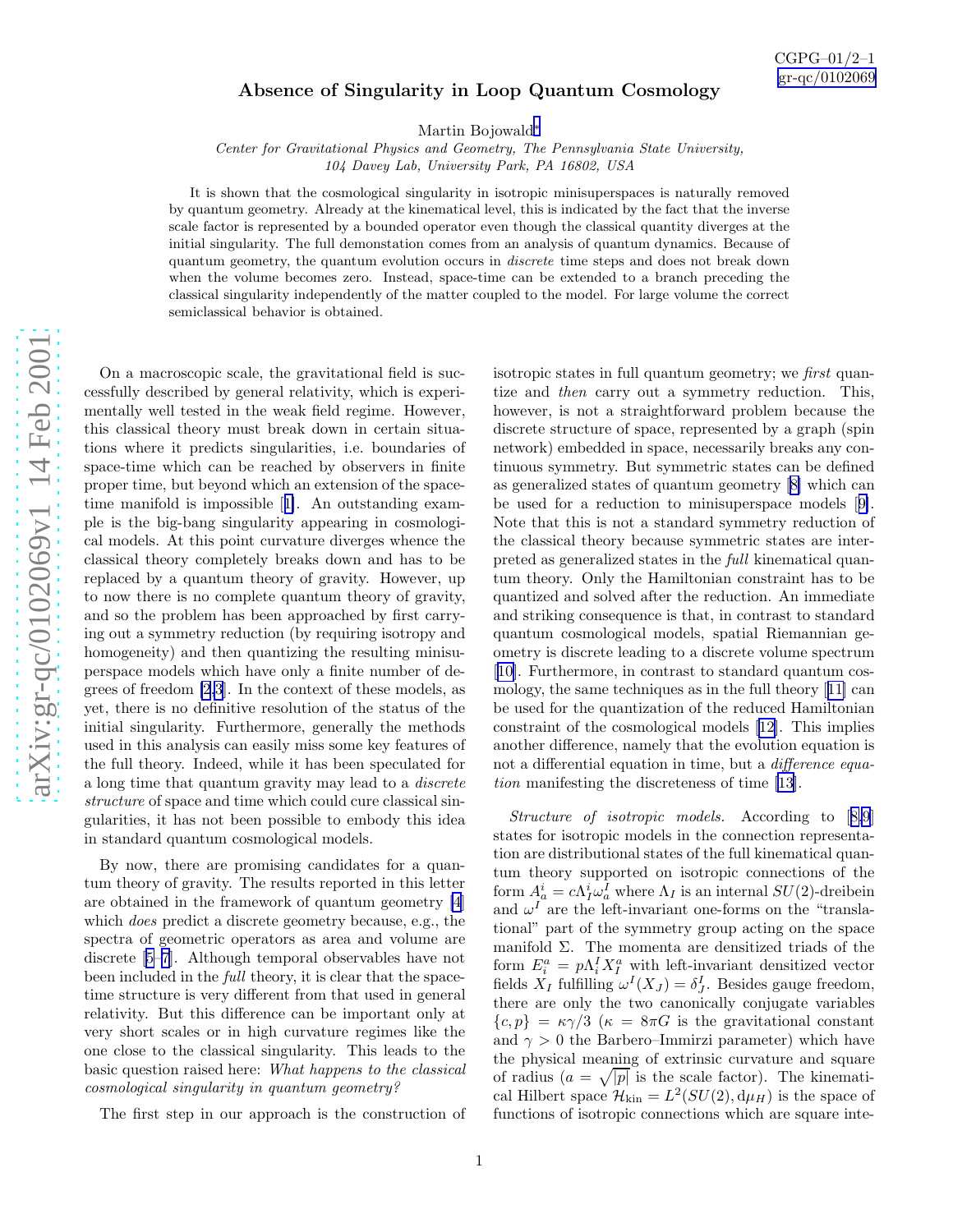<span id="page-1-0"></span>grable with respect to Haar measure. Orthonormal gauge invariant states are (see[[10\]](#page-3-0) for details)

$$
\chi_j = \frac{\sin(j + \frac{1}{2})c}{\sin \frac{c}{2}} , \quad \zeta_j = \frac{\cos(j + \frac{1}{2})c}{\sin \frac{c}{2}} \tag{1}
$$

for  $j \in \frac{1}{2} \mathbb{N}_0$  together with  $\zeta_{-\frac{1}{2}} = (\sqrt{2} \sin \frac{c}{2})^{-1}$ . These states are eigenstates of the volume operator  $\hat{V}$  with eigenvalues [\[10](#page-3-0)]

$$
V_j = (\gamma l_{\rm P}^2)^{\frac{3}{2}} \sqrt{\frac{1}{27}j(j+\frac{1}{2})(j+1)}.
$$
 (2)

Later we will also use a different orthonormal basis of states adapted to the triad by introducing

$$
|n\rangle := \frac{\exp(in\frac{c}{2})}{\sqrt{2}\sin\frac{c}{2}} \quad , \quad n \in \mathbb{Z}
$$
 (3)

where  $n$  represents the eigenvalues of  $p$  which determines the dreibein. In contrast to  $j$ , which is always positive and represents eigenvalues of the square of the scale factor,  $n$  can also be negative. For this it is important that we have not only the character functions  $\chi_j$ , but also the additional functions  $\zeta_i$ . This concludes the discussion of quantum states.

The inverse scale factor. Classically, the metric of an isotropic spatial slice is given by  $q_{IJ} = a^2 \delta_{IJ} = e^i_I e^i_J$ where  $e_I^i$  is the co-triad. From this quantity we can build the expression

$$
m_{IJ} := \frac{q_{IJ}}{\sqrt{\det q}} = \frac{e^i_I e^i_I}{|\det e|} = \frac{1}{a} \delta_{IJ}
$$

for the inverse scale factor, which we now quantize as a first application of the previously derived calculus. The co-triad is not a fundamental variable, but it can be quantized to  $2i(\gamma l_P^2)^{-1}h_I[h_I^{-1}, \hat{V}]$  due to the classical identity  $e_a^i = 2(\kappa \gamma)^{-1} \{A_a^i, V\}$  [[11](#page-3-0)]. The expression det *e* in the denominator of  $m_{IJ}$  can be quantized to the volume operator which then can be absorbed into the commutators. Such a procedure has already been applied in[[14\]](#page-3-0) in order to quantize matter Hamiltonians which become densely defined operators, and in the same way we arrive at the bounded operator

$$
\hat{m}_{IJ} = \frac{32}{\gamma^2 l_{\rm P}^4} {\rm tr} \left( h_I \left[ h_I^{-1}, \sqrt{\hat{V}} \right] h_J \left[ h_J^{-1}, \sqrt{\hat{V}} \right] \right)
$$
  
\n
$$
= \frac{64}{\gamma^2 l_{\rm P}^4} \left( \left( \sqrt{\hat{V}} - \cos \frac{c}{2} \sqrt{\hat{V}} \cos \frac{c}{2} - \sin \frac{c}{2} \sqrt{\hat{V}} \sin \frac{c}{2} \right)^2 -\delta_{IJ} \left( \sin \frac{c}{2} \sqrt{\hat{V}} \cos \frac{c}{2} - \cos \frac{c}{2} \sqrt{\hat{V}} \sin \frac{c}{2} \right)^2 \right).
$$

This operator is simultaneously diagonalizable with the volume operator and has the eigenvalues

$$
m_{IJ,j} = \frac{16}{\gamma^2 l_{\rm p}^4} \left( 4 \left( \sqrt{V_j} - \frac{1}{2} \sqrt{V_{j+\frac{1}{2}}} - \frac{1}{2} \sqrt{V_{j-\frac{1}{2}}} \right)^2 + \delta_{IJ} \left( \sqrt{V_{j+\frac{1}{2}}} - \sqrt{V_{j-\frac{1}{2}}} \right)^2 \right)
$$
(4)

$$
\sim V^{-\frac{1}{3}} \left( \delta_{IJ} + \frac{\gamma^2}{9} \left( \frac{1}{256} + \frac{37}{192} \delta_{IJ} \right) \frac{l_{\rm P}^4}{a^4} \right) \tag{5}
$$

where in the second step we have assumed that  $j$  — and hence  $V_j$  — is large. Thus, for large j, the leading term is the classical value  $V^{-\frac{1}{3}}\delta_{IJ}$ , and the corrections (which are not necessarily isotropic) are of only the fourth order. We see that our quantization leading to a bounded operator does not spoil the classical limit. In fact, the  $a^{-1}$ -behavior can be observed in a range which is much larger than expected from the large- $j$  expansion. As Fig. 1 demonstrates, even for  $j = 1$  are the eigenvalues very close to the classical expectation, and only the lowest three eigenvalues show large deviations. But this is already deeply in the quantum regime, so such deviations are expected and lead to a finite behavior of the classically diverging  $m_{II}$ . Note that the volume operator has the eigenvalue zero (three-fold degenerate), but even in the corresponding eigenstates is the quantization of the inverse scale factor perfectly finite. This may be taken as a first indication for a removal of the classical singularity, although only at the kinematical level.



FIG. 1. The classical expectation  $V_j^{-\frac{1}{3}}$  (dashed line) and eigenvalues  $m_{II,j}$ ,  $j \geq 0$  of the inverse scale factor ( $\times$ ). Contrary to the classical curve, the latter peak at  $j = \frac{1}{2}$  and decrease for  $j = 0$  and  $j = -\frac{1}{2}$   $(m_{II, -\frac{1}{2}} = 0$  is not shown).

Discrete time evolution. Following the basic steps of the quantization in the full theory [\[11](#page-3-0)], the Hamiltonian constraints for cosmological models can be quantized with some adaptations to the symmetry[[12](#page-3-0)]. For simplicity we write down here only the key term, the so-called Euclidean term  $H^{(E)}$ , of the constraint operator for spatially flat isotropic models. However, all our qualitative results remain true for the full constraint and also for isotropic models with positive curvature. The constraint is of the form

$$
\hat{H}^{(\mathrm{E})} = \frac{4i}{\gamma \kappa l_{\mathrm{P}}^2} \sum_{IJK} \epsilon^{IJK} \text{tr}(h_I h_J h_I^{-1} h_J^{-1} h_K [h_K^{-1}, \hat{V}])
$$

$$
= -\frac{96i}{\gamma \kappa l_{\mathrm{P}}^2} \sin^2 \frac{c}{2} \cos^2 \frac{c}{2} (\sin \frac{c}{2} \hat{V} \cos \frac{c}{2} - \cos \frac{c}{2} \hat{V} \sin \frac{c}{2})
$$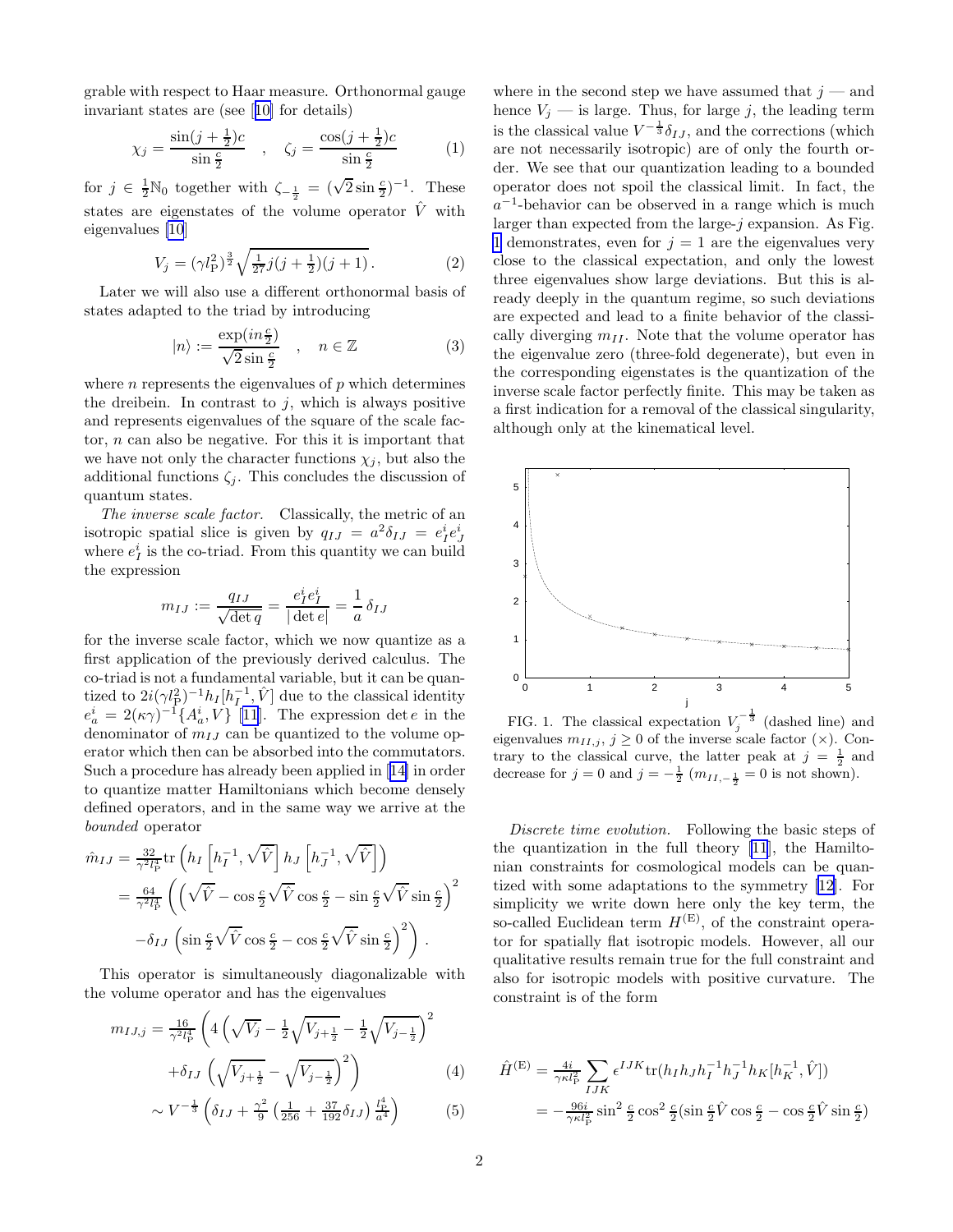with action

$$
\hat{H}^{(\mathrm{E})}|n\rangle = -\frac{3}{\gamma\kappa l_{\mathrm{P}}^2} (V_{|n|/2} - V_{|n|/2-1})
$$
  
 
$$
\times (|n+4\rangle - 2|n\rangle + |n-4\rangle). \tag{6}
$$

In order to "unfreeze dynamics" and interpret solutions as "evolving states," as usual[[15](#page-3-0),[16\]](#page-3-0) we have to introduce an internal time which we choose as the dreibein coefficient p. Accordingly, we transform states  $|s\rangle$  into an adapted representation by expanding  $|s\rangle = \sum_n s_n |n\rangle$ in eigenstates  $|n\rangle$  of p. This will allow us to find an interpretation of physical states as evolving histories. Furthermore, discrete geometry imples that eigenvalues of p are discrerte, whence time evolution is now discrete (see [[13\]](#page-3-0) for details). Moreover, since we chose a geometrical quantity as time which can be negative and is zero for vanishing volume, we will be able to test the possibility of a quantum evolution through the classical singularity.

To realize dynamics, we need to extend the model with matter degrees of freedom which can evolve with this internal time. Matter can be incorporated by using coefficients  $s_n(\phi)$  depending on the matter field  $\phi$  in an appropriate fashion, the details of which is not important for what follows. The Hamiltonian constraint can then be written down using a matter Hamiltonian  $\hat{H}_{\phi}$ (as in[[14\]](#page-3-0)) which is diagonal in the gravitational degrees of freedom (and can also contain a cosmological term). The resulting quantum constraint equation can then be regarded as an evolution in discrete time:

$$
(V_{|n+4|/2} - V_{|n+4|/2-1})s_{n+4}(\phi) - 2(V_{|n|/2} - V_{|n|/2-1})s_n(\phi)
$$
  
+ 
$$
(V_{|n-4|/2} - V_{|n-4|/2-1})s_{n-4}(\phi) = \frac{1}{3}\gamma\kappa l_P^2 \hat{H}_{\phi} s_n(\phi)
$$
 (7)

 $(V<sub>j</sub>$  are the eigenvalues [\(2](#page-1-0)) of the volume operator with  $V_{-1} = 0$ ) which is a difference equation for the coefficients  $s_n(\phi)$  depending on the discrete label n (our discrete time).

*Fate of the singularity.* Given initial data  $s_n(\phi)$  for some negative  $n$ , we can use  $(7)$  in order to determine later values for higher  $n$ . This, however, is possible only as long as the highest order coefficient  $V_{|n+4|/2}$  –  $V_{|n+4|/2-1}$  is nonzero, which is the case if and only if  $n \neq -4$ . So all coefficients for  $n < -4$  are determined by the initial data. However, (7) does not determine  $s_0$  and instead leads to a consistency condition for the initial data. So the quantum evolution appears to break-down just at the classical singularity, i.e. at the zero eigenvalue of p. But this is not the case; in fact all  $s_n$  for  $n > 0$ are determined by (7) from the initial data. This occurs because for  $n = 0$  we have: i)  $V_{|n|/2} - V_{|n|/2-1} = 0$ , and ii)  $\hat{H}_{\phi} s_n(\phi) = 0$ ; thus  $s_0$  completely drops out of the iterative evolution. E.g.,  $s_4$  is determined solely by  $s_{-4}$  because the coefficient of  $s_n$  vanishes for  $n = 0$ . So we can evolve through the singularity and determine all  $s_n$  for  $n \neq 0$ . (The vanishing of  $\hat{H}_{\phi} s_0(\phi)$  follows from

the quantization of matter Hamiltonians [\[14](#page-3-0)] similarly as described for the inverse scale factor.)

Of course, in order to determine the complete state we also have to know  $s_0$ , but a closer analysis reveals that  $s_0$  is fixed from the outset: The Hamiltonian constraint always has the eigenstate  $s_n = s_0 \delta_{n0}$  with zero eigenvalue which is completely degenerate and not of physical interest. All evolving solutions are orthogonal to this state and have  $s_0 = 0$  which already fixes the coefficient  $s_0$  left undetermined by using the evolution equation. We see that the complete state is determined by initial data for negative  $n$ , and so there is no singularity in isotropic loop quantum cosmology. The intuitive picture is as follows: Since for  $n < 0$  the volume eigenvalues  $V_{(|n|-1)/2}$  decrease with increasing  $n$ , there is a contracting branch for negative  $n$  leading to a state of zero volume (in general,  $s_{\pm 1} \neq 0$  and the volume vanishes for  $n = \pm 1$  which corresponds to  $j = 0$  in which the universe bounces off leading to the expanding branch for positive  $n$  which only can be seen in the classical theory and in standard quantum cosmology. This conclusion holds true for any kind of matter and cosmological constant, and is a purely quantum gravitational effect. In particular, we do not need to introduce matter violating energy conditions and thereby evade the singularity theorems. However, our result crucially depends on the factor ordering of the constraint which was chosen as one of the *standard* possibilities ordering all triad components to the right.

The semiclassical regime. We have seen that the classical singularity is removed in loop quantum cosmology. But we need more for a viable cosmological model, namely we also need the correct behavior in the semiclassical regime. Classical behavior can only be present for large volume and small extrinsic curvature, i.e. if  $|n|$  is large, c is small and the wave function does not vary strongly between successive times  $n$  (otherwise the state would have access to the Planck scale). In this regime we can interpolate between the discrete labels n and define a wave function  $\psi(a) := s_{n(a)}, n(a) :=$  $6a^2/\gamma l_P^2$  with a ranging over a continuous range (using  $a = \sqrt{|p|} \sim \sqrt{\gamma} l \sqrt{|n|/6}$  for large  $|n|$  as interpolation points). The difference operator  $\Delta$  then becomes  $(\Delta s)_n$  :=  $s_{n+1} - s_{n-1} = \frac{1}{6} \gamma l_P^2 a^{-1} d\psi / da + O(l_P^5/a^5)$ leading to an approximate constraint operator  $\hat{H}^{(E)} \sim$  $-96(i\Delta/2)^2 \cdot a/4 \sim -6\gamma^2 l_P^4(-\frac{i}{3}d/d(a^2))^2 a$  for large a. This is exactly what one obtains from the classical constraint  $H^{(E)} = -6c^2 \sqrt{|p|}$  in standard quantum cosmol-ogy [\[17](#page-3-0)] by quantizing  $3\hat{c} = -i\gamma l_P^2 d/dp$ . In our framework, however, this is only an approximate equation valid for large scale factors. For this equation one can use WKB-techniques in order to derive the correct classical behavior.

Going to smaller a one has to include more and more corrections in the expansion of the difference operators and also of the volume eigenvalues. By doing so one can